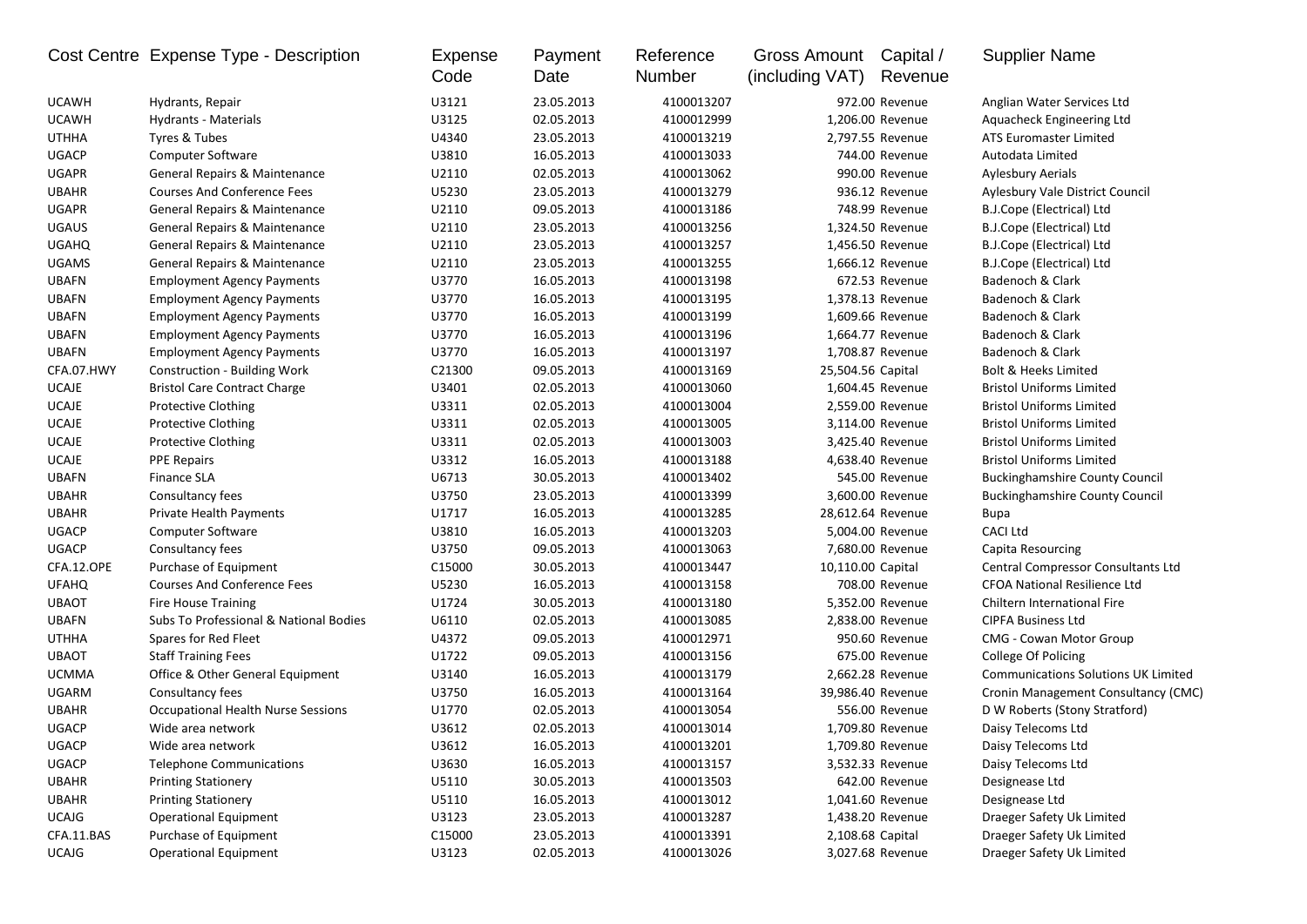|              | Cost Centre Expense Type - Description  | Expense<br>Code | Payment<br>Date | Reference<br>Number | Gross Amount<br>(including VAT) | Capital /<br>Revenue | <b>Supplier Name</b>                     |
|--------------|-----------------------------------------|-----------------|-----------------|---------------------|---------------------------------|----------------------|------------------------------------------|
| CFA.11.BAS   | Purchase of Equipment                   | C15000          | 23.05.2013      | 4100013405          | 14,246.04 Capital               |                      | Draeger Safety Uk Limited                |
| CFA.11.BAS   | Purchase of Equipment                   | C15000          | 30.05.2013      | 4100013366          | 14,994.00 Capital               |                      | Draeger Safety Uk Limited                |
| <b>UBAOT</b> | <b>Driver Training</b>                  | U1730           | 02.05.2013      | 4100013096          |                                 | 1,497.00 Revenue     | <b>Drive Smarter</b>                     |
| <b>UGAHT</b> | Gas                                     | U2312           | 23.05.2013      | 4100013384          |                                 | 602.81 Revenue       | E.On                                     |
| <b>UGAMS</b> | Gas                                     | U2312           | 23.05.2013      | 4100013379          |                                 | 776.70 Revenue       | E.On                                     |
| <b>UAACG</b> | Gas                                     | U2312           | 23.05.2013      | 4100013388          |                                 | 783.16 Revenue       | E.On                                     |
| <b>UAADB</b> | Gas                                     | U2312           | 23.05.2013      | 4100013392          |                                 | 786.46 Revenue       | E.On                                     |
| <b>UAAFC</b> | Gas                                     | U2312           | 23.05.2013      | 4100013389          |                                 | 843.06 Revenue       | E.On                                     |
| <b>UAAFB</b> | Gas                                     | U2312           | 23.05.2013      | 4100013375          |                                 | 952.79 Revenue       | E.On                                     |
| <b>UAAEB</b> | Gas                                     | U2312           | 23.05.2013      | 4100013381          |                                 | 1,056.29 Revenue     | E.On                                     |
| <b>UAACF</b> | Gas                                     | U2312           | 23.05.2013      | 4100013386          |                                 | 1,107.48 Revenue     | E.On                                     |
| <b>UGAHQ</b> | Electricity                             | U2313           | 30.05.2013      | 4100013477          |                                 | 4,630.48 Revenue     | E.On                                     |
| <b>UBAFN</b> | Consultancy fees                        | U3750           | 02.05.2013      | 4100012943          |                                 | 2,260.00 Revenue     | <b>Essex County F&amp;R Service</b>      |
| <b>UFAHQ</b> | <b>Staff Travel on Public Transport</b> | U5211           | 30.05.2013      | 4100013456          |                                 | 1,162.25 Revenue     | Flightline Travel Plc                    |
| <b>UAAFD</b> | <b>Planned Preventative Maintenance</b> | U2151           | 30.05.2013      | 4100013411          |                                 | 1,154.90 Revenue     | Grundon Waste Management Ltd             |
| <b>UBAOT</b> | <b>Staff Training Fees</b>              | U1722           | 02.05.2013      | 4100013091          |                                 | 1,488.00 Revenue     | Heightec                                 |
| <b>UGAPR</b> | Cleaning Catering & Domestic Equip      | U3160           | 30.05.2013      | 4100013278          |                                 | 506.00 Revenue       | Homegoods Ltd                            |
| <b>UBAHR</b> | Consultancy fees                        | U3750           | 23.05.2013      | 4100013398          |                                 | 6,900.00 Revenue     | <b>House Warburton Business Services</b> |
| <b>UBAOT</b> | <b>Training Equipment</b>               | U3713           | 23.05.2013      | 4100013301          |                                 | 1,360.00 Revenue     | lan Craig                                |
| <b>UGAPR</b> | General Repairs & Maintenance           | U2110           | 02.05.2013      | 4100012718          |                                 | 738.00 Revenue       | <b>Instant Doors</b>                     |
| UGAFL        | Consultancy fees                        | U3750           | 23.05.2013      | 4100013336          |                                 | 669.30 Revenue       | Intelligent Data Systems                 |
| <b>UGACP</b> | Computer Software                       | U3810           | 23.05.2013      | 4100013311          |                                 | 5,910.88 Revenue     | Interact Intranet Solutions              |
| <b>UCAJE</b> | <b>Breathing Apparatus</b>              | U3124           | 23.05.2013      | 4100013183          |                                 | 597.60 Revenue       | Interspiro Ltd                           |
| <b>UFARB</b> | Contribution to RMB                     | U6021           | 30.05.2013      | 4100013306          |                                 | 4,366.93 Revenue     | Kent Fire & Rescue Service               |
| <b>UCAJE</b> | Operational Equipment                   | U3123           | 30.05.2013      | 4100013408          |                                 | 634.87 Revenue       | Kidde Products Ltd                       |
| <b>UBAGH</b> | General Repairs & Maintenance           | U2110           | 23.05.2013      | 4100013305          |                                 | 1,258.39 Revenue     | Kidde Fire Trainers GMBH                 |
| <b>UGACP</b> | <b>Computer Maintenance</b>             | U3815           | 16.05.2013      | 4100012980          |                                 | 2,904.00 Revenue     | Koris Ltd                                |
| <b>UGAHQ</b> | <b>Planned Preventative Maintenance</b> | U2151           | 09.05.2013      | 4100012952          |                                 | 924.00 Revenue       | Landmark Lifts Ltd                       |
| UGAFL        | Car Leasing                             | U4219           | 30.05.2013      | 4100013445          |                                 | 1,520.64 Revenue     | Lex Autolease Ltd                        |
| <b>UCACN</b> | Car Leasing                             | U4219           | 23.05.2013      | 4100013363          |                                 | 2,861.50 Revenue     | Lex Autolease Ltd                        |
| <b>UCACN</b> | Car Leasing                             | U4219           | 23.05.2013      | 4100013364          |                                 | 3,095.80 Revenue     | Lex Autolease Ltd                        |
| UGAFL        | Car Leasing                             | U4219           | 23.05.2013      | 4100013365          |                                 | 3,243.74 Revenue     | Lex Autolease Ltd                        |
| <b>UCAJG</b> | Uniforms                                | U3310           | 16.05.2013      | 4100013246          |                                 | 1,377.00 Revenue     | LHD Group (Uk) Ltd                       |
| <b>UBAOT</b> | <b>Course Catering Costs</b>            | U3270           | 02.05.2013      | 4100012798          |                                 | 1,832.22 Revenue     | <b>Macintyre Catering</b>                |
| <b>UGAHQ</b> | Furniture                               | U2410           | 16.05.2013      | 4100013250          |                                 | 990.00 Revenue       | <b>Manton Office Solutions</b>           |
| <b>UBASD</b> | <b>Staff Training Fees</b>              | U1722           | 09.05.2013      | 4100013129          |                                 | 1,426.01 Revenue     | Maven Training Ltd                       |
| UBACC        | <b>Printing Stationery</b>              | U5110           | 09.05.2013      | 4100013071          |                                 | 3,254.40 Revenue     | Meltwater (UK) Limited                   |
| UGAPR        | <b>Staff Travel on Public Transport</b> | U5211           | 23.05.2013      | 4100013135          |                                 | 2,340.00 Revenue     | Merlin Aylesbury Management              |
| <b>UTHHA</b> | Spares for Lease Cars                   | U4371           | 09.05.2013      | 4100012976          |                                 | 523.30 Revenue       | Michelin Tyre Plc                        |
| <b>UTHHA</b> | Spares for Lease Cars                   | U4371           | 23.05.2013      | 4100013328          |                                 | 783.02 Revenue       | Michelin Tyre Plc                        |
| <b>UGACP</b> | Consultancy fees                        | U3750           | 16.05.2013      | 4100013082          |                                 | 5,235.73 Revenue     | Mott Macdonald                           |
| <b>UAACB</b> | <b>Planned Preventative Maintenance</b> | U2151           | 30.05.2013      | 4100013410          |                                 | 3,793.20 Revenue     | Oak Park Alarms Security Serv Ltd        |
| UGAPR        | <b>Property Management Consultant</b>   | U3539           | 23.05.2013      | 4100013310          |                                 | 10,940.40 Revenue    | Oakleaf Technical Service Ltd            |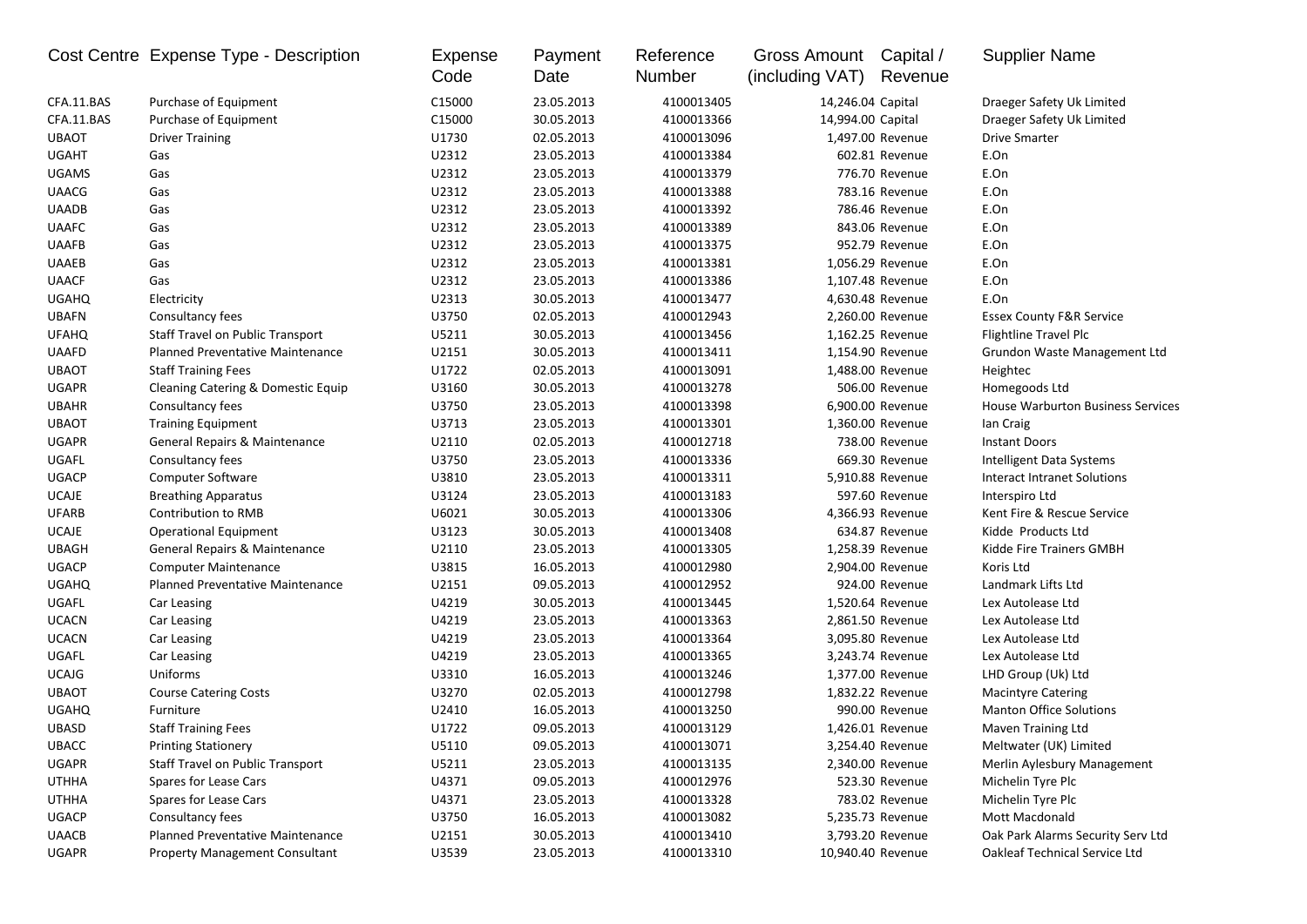|              | Cost Centre Expense Type - Description  | Expense<br>Code | Payment<br>Date | Reference<br>Number | Gross Amount Capital /<br>(including VAT) | Revenue           | <b>Supplier Name</b>                 |
|--------------|-----------------------------------------|-----------------|-----------------|---------------------|-------------------------------------------|-------------------|--------------------------------------|
| UGAIT        | <b>Main Communications</b>              | U3610           | 23.05.2013      | 4100013292          |                                           | 25,559.66 Revenue | <b>ODPM</b>                          |
| UGAIT        | <b>Main Communications</b>              | U3610           | 30.05.2013      | 4100013416          |                                           | 3,264.60 Revenue  | Ofcom                                |
| <b>UGACP</b> | Wide area network                       | U3612           | 02.05.2013      | 4100013027          |                                           | 1,404.10 Revenue  | Opal (Talk Talk Business)            |
| <b>UGACP</b> | <b>Employment Agency Payments</b>       | U3770           | 23.05.2013      | 4100013170          |                                           | 648.00 Revenue    | Oscar Associates (UK) Ltd            |
| <b>UGACP</b> | <b>Employment Agency Payments</b>       | U3770           | 23.05.2013      | 4100013261          |                                           | 648.00 Revenue    | Oscar Associates (UK) Ltd            |
| <b>UGACP</b> | <b>Employment Agency Payments</b>       | U3770           | 16.05.2013      | 4100013102          |                                           | 729.00 Revenue    | Oscar Associates (UK) Ltd            |
| <b>UGACP</b> | <b>Employment Agency Payments</b>       | U3770           | 09.05.2013      | 4100013030          |                                           | 1,620.00 Revenue  | Oscar Associates (UK) Ltd            |
| <b>UAACB</b> | <b>Planned Preventative Maintenance</b> | U2151           | 30.05.2013      | 4100013417          |                                           | 817.00 Revenue    | P French                             |
| <b>UGAPR</b> | General Repairs & Maintenance           | U2110           | 09.05.2013      | 3300056232          |                                           | 500.25 Revenue    | P J Ayles And Sons Ltd               |
| <b>UGAFF</b> | Diesel Oil - Gas Oil                    | U4320           | 16.05.2013      | 4100013228          |                                           | 1,994.58 Revenue  | Pace Fuelcare Ltd                    |
| <b>UGAFF</b> | Diesel Oil - Gas Oil                    | U4320           | 16.05.2013      | 4100013231          |                                           | 1,994.58 Revenue  | Pace Fuelcare Ltd                    |
| <b>UGAFF</b> | Diesel Oil - Gas Oil                    | U4320           | 16.05.2013      | 4100013230          |                                           | 1,995.91 Revenue  | Pace Fuelcare Ltd                    |
| <b>UGAFF</b> | Diesel Oil - Gas Oil                    | U4320           | 16.05.2013      | 4100013233          |                                           | 1,995.91 Revenue  | Pace Fuelcare Ltd                    |
| <b>UGAFF</b> | Diesel Oil - Gas Oil                    | U4320           | 23.05.2013      | 4100013295          |                                           | 2,659.44 Revenue  | Pace Fuelcare Ltd                    |
| <b>UGAFF</b> | Diesel Oil - Gas Oil                    | U4320           | 16.05.2013      | 4100013226          |                                           | 3,324.30 Revenue  | Pace Fuelcare Ltd                    |
| <b>UGAFF</b> | Diesel Oil - Gas Oil                    | U4320           | 16.05.2013      | 4100013227          |                                           | 3,324.30 Revenue  | Pace Fuelcare Ltd                    |
| <b>UGAFF</b> | Diesel Oil - Gas Oil                    | U4320           | 16.05.2013      | 4100013229          |                                           | 3,324.30 Revenue  | Pace Fuelcare Ltd                    |
| <b>UGAFF</b> | Diesel Oil - Gas Oil                    | U4320           | 16.05.2013      | 4100013232          |                                           | 3,324.30 Revenue  | Pace Fuelcare Ltd                    |
| <b>UGAFF</b> | Diesel Oil - Gas Oil                    | U4320           | 23.05.2013      | 4100013294          |                                           | 12,838.45 Revenue | Pace Fuelcare Ltd                    |
| <b>UGAPR</b> | General Repairs & Maintenance           | U2110           | 02.05.2013      | 4100013068          |                                           | 714.00 Revenue    | Pagnell Property Maintenance Ltd     |
| <b>UBAOT</b> | <b>Printing Stationery</b>              | U5110           | 02.05.2013      | 4100013013          |                                           | 1,118.40 Revenue  | Pelican Print                        |
| CFA.07.HWY   | <b>Construction - Consultants Fees</b>  | C41600          | 23.05.2013      | 4100013119          |                                           | 4,995.90 Capital  | Peter Bushnell Associates Ltd        |
| UGAIT        | Computer Software                       | U3810           | 30.05.2013      | 4100013473          |                                           | 5,670.00 Revenue  | Pitney Bowes Software Ltd            |
| <b>UBAOT</b> | <b>Staff Training Fees</b>              | U1722           | 02.05.2013      | 4100013058          |                                           | 995.00 Revenue    | Premier Training International       |
| <b>UBAFN</b> | Consultancy fees                        | U3750           | 02.05.2013      | 4100013070          |                                           | 2,400.00 Revenue  | <b>Public Sector Consultants</b>     |
| UGARM        | Consultancy fees                        | U3750           | 09.05.2013      | 4100013133          |                                           | 6,912.00 Revenue  | <b>Public Sector Consultants</b>     |
| <b>UGAPR</b> | General Repairs & Maintenance           | U2110           | 09.05.2013      | 4100013181          |                                           | 908.40 Revenue    | <b>Richard Cross General Builder</b> |
| <b>UGAHQ</b> | <b>General Postage</b>                  | U5130           | 02.05.2013      | 4100013049          |                                           | 930.00 Revenue    | Royal Mail Group Ltd                 |
| <b>UCAJC</b> | <b>Main Communications</b>              | U3610           | 02.05.2013      | 4100013046          |                                           | 1,074.00 Revenue  | <b>Salvus Consulting</b>             |
| CFA.09.FIT   | Purchase of Computer Hardware           | C18000          | 09.05.2013      | 4100013177          |                                           | 2,664.00 Capital  | SCC                                  |
| <b>UCAJE</b> | <b>Operational Equipment</b>            | U3123           | 16.05.2013      | 4100013267          |                                           | 565.94 Revenue    | Supply + Limited                     |
| <b>UCACN</b> | Car Leasing                             | U4219           | 30.05.2013      | 4100013459          |                                           | 1,620.07 Revenue  | <b>TCH Leasing</b>                   |
| <b>UGAPR</b> | General Repairs & Maintenance           | U2110           | 09.05.2013      | 4100013117          |                                           | 570.72 Revenue    | <b>Tencer Limited</b>                |
| <b>UAAFE</b> | General Repairs & Maintenance           | U2110           | 09.05.2013      | 4100013173          |                                           | 616.78 Revenue    | <b>Tencer Limited</b>                |
| <b>UGAMS</b> | General Repairs & Maintenance           | U2110           | 09.05.2013      | 4100013109          |                                           | 992.64 Revenue    | <b>Tencer Limited</b>                |
| <b>UGAPR</b> | General Repairs & Maintenance           | U2110           | 16.05.2013      | 4100013273          |                                           | 3,092.04 Revenue  | <b>Tencer Limited</b>                |
| CFA.07.GHM   | <b>Construction Other</b>               | C27000          | 09.05.2013      | 4100013114          | 39,960.73 Capital                         |                   | <b>Tencer Limited</b>                |
| UFADC        | Subs To Professional & National Bodies  | U6110           | 09.05.2013      | 4100013056          |                                           | 880.00 Revenue    | Thames Valley Police Authority       |
| <b>UCAWH</b> | Hydrants, Repair                        | U3121           | 16.05.2013      | 4100013206          |                                           | 754.80 Revenue    | Thames Water Utilites                |
| <b>UCAWH</b> | Hydrants, Repair                        | U3121           | 16.05.2013      | 4100013209          |                                           | 754.80 Revenue    | <b>Thames Water Utilites</b>         |
| <b>UTHHA</b> | Subs To Professional & National Bodies  | U6110           | 02.05.2013      | 4100013031          |                                           | 1,078.80 Revenue  | The British Accreditation Bureau     |
| <b>UGAPR</b> | <b>Cleaning Materials</b>               | U2321           | 16.05.2013      | 4100013248          |                                           | 851.62 Revenue    | The Consortium                       |
| UGAPR        | <b>Cleaning Materials</b>               | U2321           | 02.05.2013      | 4100013086          |                                           | 937.97 Revenue    | The Consortium                       |